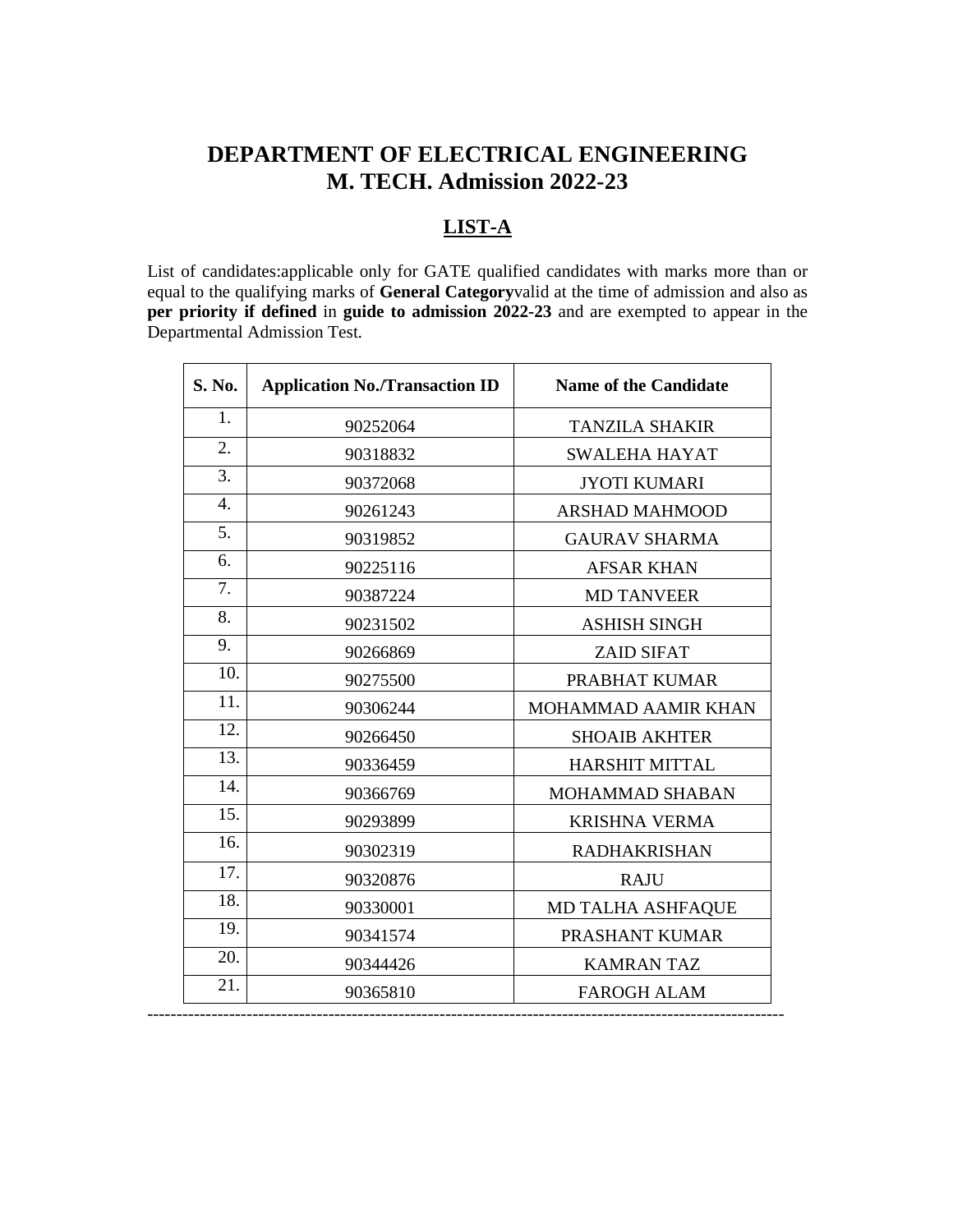### **LIST-B M. TECH Admission 2022-23**

#### **List of candidates provisionallyallowed toappear in the Departmental Admission Test of M.Tech.(Electrical Engineering)**

#### **NOTES:**

- (i) The candidates are required to download their **Admit Card/Hall Ticket** from the website of Controller of Examinations from two days before scheduled date of test.
- (ii) The candidates **must bring two photographs** (printed version of the same photograph which was uploaded in the application form).
- (iii) Permission to appear in the admission test should not be considered as eligibility for admission in M. Tech (Electrical Engineering) programme. All eligibility conditions for admission will be verified at the time of admission.

Date (Day) and time of Test:**16. 07. 2022 (Saturday), Time: 9:00 AM; Duration**: **02 hours** 

Venue of the Test: Z. H. Engineering College (Main Building/NL-block/Department)

| S. No.           | <b>Application No.</b> | <b>Name of the Candidate</b> |
|------------------|------------------------|------------------------------|
| 1.               | 90258452               | NEHA AHMAD ANSARI            |
| 2.               | 90362908               | <b>SAIMA IRFAN</b>           |
| $\overline{3}$ . | 90343754               | <b>SHUMAILA YASMIN</b>       |
| 4.               | 90370098               | <b>NAZIA RAHMAN</b>          |
| 5.               | 90341017               | <b>IRAM KHAN</b>             |
| 6.               | 90229561               | YASMEEN FATIMA               |
| 7.               | 90231251               | <b>HIMANSHI BAGHEL</b>       |
| 8.               | 90266734               | PRIYANSHI UPADHYAY           |
| 9.               | 90275469               | KM. AKANKSHA PACHORI         |
| 10.              | 90242944               | <b>ALICE SINGH</b>           |
| 11.              | 90305435               | <b>TAIBA NAZ</b>             |
| 12.              | 90369749               | <b>SUMBUL ANSARI</b>         |
| 13.              | 90270810               | <b>MARIA MASROOR</b>         |
| 14.              | 90270928               | <b>UROOJ FATIMA</b>          |
| 15.              | 90271041               | <b>AIMAN NASEEM</b>          |
| 16.              | 90276456               | <b>FIRDAUS</b>               |
| 17.              | 90284225               | <b>SANIYA KHAN</b>           |
| 18.              | 90371479               | <b>AYREEN JAFRI</b>          |
| 19.              | 90306920               | <b>UMRA KHAN</b>             |
| 20.              | 90331572               | PRAGATI SINGH                |
| 21.              | 90349502               | <b>ALIYA SALEEM</b>          |
| 22.              | 90366686               | <b>SAMINA PARWEEN</b>        |
| 23.              | 90342858               | <b>BUSHRA YASMEEN</b>        |
| 24.              | 90354664               | <b>RIFA KHAN</b>             |
| 25.              | 90354556               | <b>ANAM MAHMOOD</b>          |
| 26.              | 90354932               | <b>NUZHAT PARVEEN</b>        |
| 27.              | 90362052               | <b>FARHEEN NAAZ</b>          |
| 28.              | 90365523               | <b>NISHA</b>                 |
| 29.              | 90366274               | <b>SABEEHA HAMEED</b>        |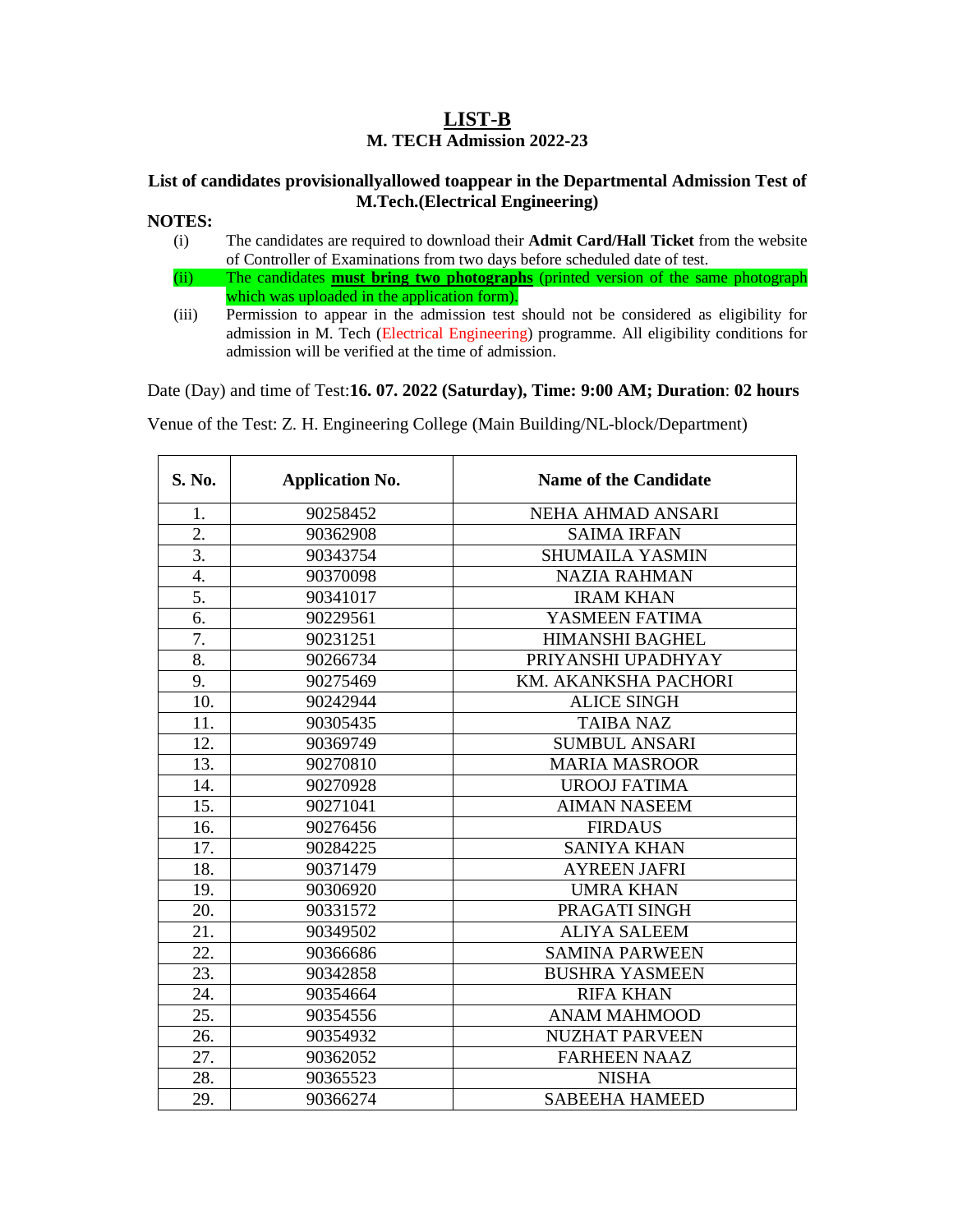| 30. | 90365295 | <b>SANIA ANSAR</b>        |
|-----|----------|---------------------------|
| 31. | 90372310 | <b>SK ANITA HOSSAIN</b>   |
| 32. | 90368409 | <b>SHABNAM KHATOON</b>    |
| 33. | 90372205 | <b>GAZAL KHANAM</b>       |
| 34. | 90385155 | <b>YUSRA AMIR</b>         |
| 35. | 90277950 | <b>VISHAL TRIPATHI</b>    |
| 36. | 90367182 | <b>REHAN MANSOOR</b>      |
| 37. | 90372097 | MD SAGEER ALAM            |
| 38. | 90365522 | SYED MOHAMMAD ARISH       |
| 39. | 90225008 | <b>MOHD AAZIB</b>         |
| 40. | 90263202 | <b>TOHA KHAN AFRIDI</b>   |
| 41. | 90390967 | <b>MOHD SHARIQ</b>        |
| 42. | 90228506 | PRAVEK SINGH              |
| 43. | 90386663 | <b>HIFZUR REHMAN</b>      |
| 44. | 90385750 | DESH DEEPAK SHARMA        |
| 45. | 90246876 | <b>RAJA RAJPUT</b>        |
| 46. | 90360977 | <b>LALIT KUMAR SINGH</b>  |
| 47. | 90273841 | MOHAMMAD ANAS KHAN        |
| 48. | 90236375 | <b>MD ZULFIQUAR</b>       |
| 49. | 90363640 | MD ASHHAR FARIDI          |
| 50. | 90315916 | <b>AMIT KUMAR</b>         |
| 51. | 90342146 | <b>ASHWANI PAL</b>        |
| 52. | 90299905 | SHARIK AZAM KADRI         |
| 53. | 90290273 | <b>ABHISHEK SHARMA</b>    |
| 54. | 90344622 | <b>MUNEEB AFROZ BHAT</b>  |
| 55. | 90265359 | <b>SULAIMAN AKHTAR</b>    |
| 56. | 90375602 | <b>MAAZ NUSRAT</b>        |
| 57. | 90307486 | REHANULLAH WAHIDI         |
| 58. | 90227595 | <b>MOHD FAISAL NAIM</b>   |
| 59. | 90337008 | <b>SHAFOAT IMAM</b>       |
| 60. | 90321317 | <b>MD AHMAD RAZA</b>      |
| 61. | 90250337 | MD PERWEJ ALAM            |
| 62. | 90228870 | <b>MOHD AMAN ANSARI</b>   |
| 63. | 90312546 | <b>BABU KHAN</b>          |
| 64. | 90338545 | <b>AHMAD HAMDAN</b>       |
| 65. | 90236192 | <b>JAWWAD HABIB</b>       |
| 66. | 90235354 | <b>SYED FURQAN ALI</b>    |
| 67. | 90228070 | <b>RAOUF AHMED</b>        |
| 68. | 90261780 | <b>SALAHUDDIN KHAN</b>    |
| 69. | 90229393 | <b>ARHAM AHMAD</b>        |
| 70. | 90225068 | <b>LOKESH SHARMA</b>      |
| 71. | 90253308 | <b>TUSHAR KUMAR</b>       |
| 72. | 90346100 | <b>SHIV KUMAR SHARMA</b>  |
| 73. | 90274552 | <b>MOHSIN JAMEEL</b>      |
| 74. | 90342344 | <b>AKSHAY KUMAR YADAV</b> |
| 75. | 90248202 | <b>MOHD NOORUL AHAD</b>   |
| 76. | 90276364 | <b>ALTAF ALAM</b>         |
| 77. | 90348533 | <b>SAQIB REZA</b>         |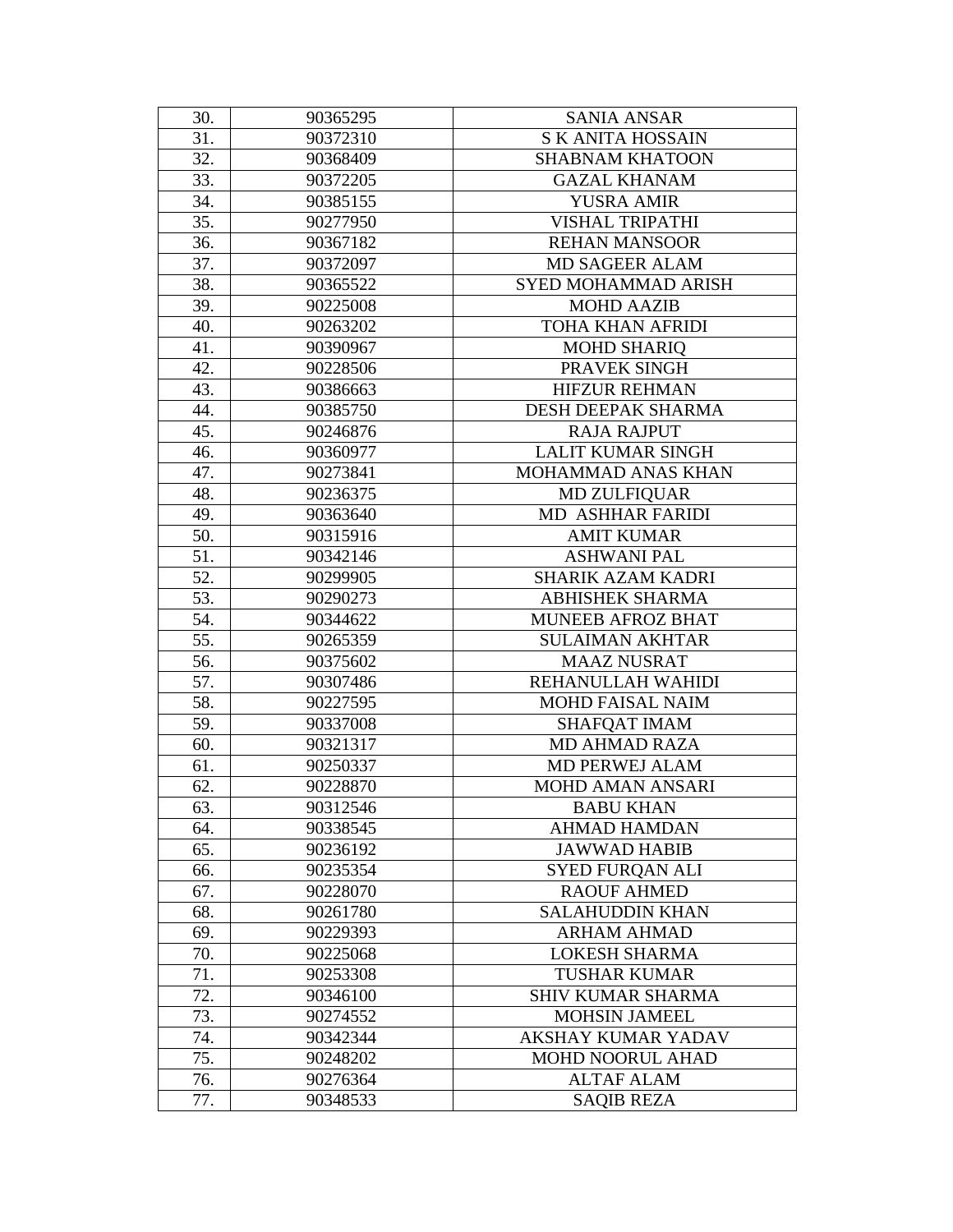| 78.  | 90305814 | MOHD SAAD SHAMIM            |
|------|----------|-----------------------------|
| 79.  | 90371580 | <b>ISLAM AZAM DIN BHAT</b>  |
| 80.  | 90288632 | <b>MOHAMMAD ARIF</b>        |
| 81.  | 90252224 | <b>FAIZAL ALI</b>           |
| 82.  | 90252058 | <b>ANURAG SINGH</b>         |
| 83.  | 90318602 | MOHD UMAIR ALAM             |
| 84.  | 90285441 | <b>ABBAS SYED NOORUDDIN</b> |
| 85.  | 90263813 | <b>MOHD FARHAN</b>          |
| 86.  | 90281886 | <b>MOHD QUAMBER</b>         |
| 87.  | 90260243 | MD AFZAL HAYAT              |
| 88.  | 90362534 | <b>ABDUL KHALIK SHERI</b>   |
| 89.  | 90361811 | MOHD MOMIN AMAN             |
| 90.  | 90360881 | <b>FIROZ KHAN</b>           |
| 91.  | 90318368 | <b>MOHD FAIZAN RAZA</b>     |
| 92.  | 90277787 | MD SHAHRUKH ALAM            |
| 93.  | 90282455 | <b>MD TAUFIQUE ALAM</b>     |
| 94.  | 90298263 | <b>RAGIB FASIH KHAN</b>     |
| 95.  | 90292488 | <b>WAJID ALI</b>            |
| 96.  | 90295147 | SAIYED MOHAMMAD ALI         |
| 97.  | 90343704 | <b>HARIOM</b>               |
| 98.  | 90299041 | <b>ALI ABBAS</b>            |
| 99.  | 90301799 | <b>MD ZAFAR KHAN</b>        |
| 100. | 90352904 | <b>AZHAN AZHAR</b>          |
| 101. | 90320392 | <b>MD ATAULLAH</b>          |
| 102. | 90308693 | MOAZZAM ZAMAN KHAN          |
| 103. | 90315447 | MUHAMMAD NUMAN BHAT         |
| 104. | 90319679 | <b>IMRAN AHMAD</b>          |
| 105. | 90322565 | <b>MOHD SAJID</b>           |
| 106. | 90323131 | <b>HASHID BILAL GILKAR</b>  |
| 107. | 90326497 | <b>MOHD SALMAN</b>          |
| 108. | 90364157 | PRAVEEN KUMAR SINGH         |
| 109. | 90331976 | <b>GAURAV KUMAR GAUTAM</b>  |
| 110. | 90339939 | <b>MOHD TALIB KHAN</b>      |
| 111. | 90341999 | <b>MOHD JAVED</b>           |
| 112. | 90355010 | <b>ABUZAR BEG</b>           |
| 113. | 90366299 | <b>QAZI MOHD SAAD</b>       |
| 114. | 90357984 | <b>MD NAWAZISH</b>          |
| 115. | 90349196 | <b>MOHD FAIZAL</b>          |
| 116. | 90363401 | <b>ADNAN AHMAD KHAN</b>     |
| 117. | 90359313 | <b>MUNESH PARIHAR</b>       |
| 118. | 90372143 | MISBAHUDDIN SIDDIQUI        |
| 119. | 90364264 | <b>S M UMAIR ASIF</b>       |
| 120. | 90369138 | MOBASHSHIR HUSAIN           |
| 121. | 90366785 | <b>VIKRAM SINGH</b>         |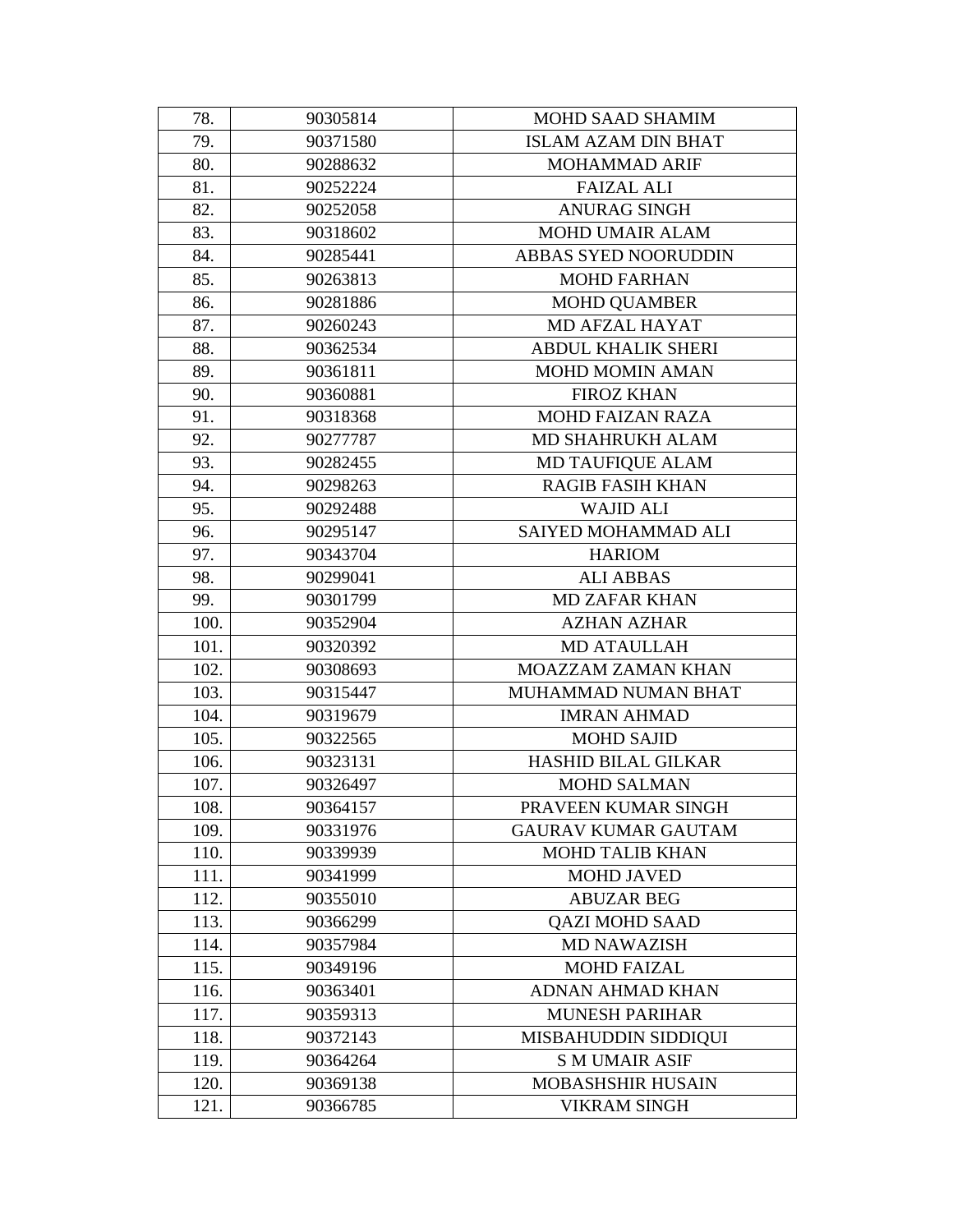| 122. | 90377664 | NAJEEB UR REHMAN ATIQUI  |
|------|----------|--------------------------|
| 123. | 90368864 | <b>MOHD SHOEB</b>        |
| 124. | 90369757 | <b>USMAN MALIK</b>       |
| 125. | 90371250 | <b>MUNIB RAZA KHAN</b>   |
| 126. | 90371139 | <b>MOHD HAMZA</b>        |
| 127. | 90371614 | YADVENDRA SINGH          |
| 128. | 90371935 | MUSAYYAB AHMAD           |
| 129. | 90372353 | <b>SAMEER AHMAD KHAN</b> |
| 130. | 90374865 | <b>JASVINDER SINGH</b>   |
| 131. | 90376529 | <b>HAMZA YASSIR</b>      |
| 132. | 90384560 | <b>RUPESH KUMAR</b>      |
| 133. | 90380637 | <b>MOHD SHAD KHAN</b>    |
| 134. | 90389158 | <b>SARWAT FIROZ</b>      |
| 135. | 90384716 | <b>FAHEEM AHMAD</b>      |
| 136. | 90386256 | MD WAKAR IQBAL           |
| 137. | 90385764 | PRAKHAR BHARDWAJ         |
| 138. | 90385822 | SHUBHAM VISHWAKARMA      |
| 139. | 90391217 | <b>MOHD ARIF</b>         |
| 140. | 90390511 | <b>MOHD AZHAR ANSARI</b> |
| 141. | 90390626 | <b>MD SHAHID IQBAL</b>   |
|      |          |                          |